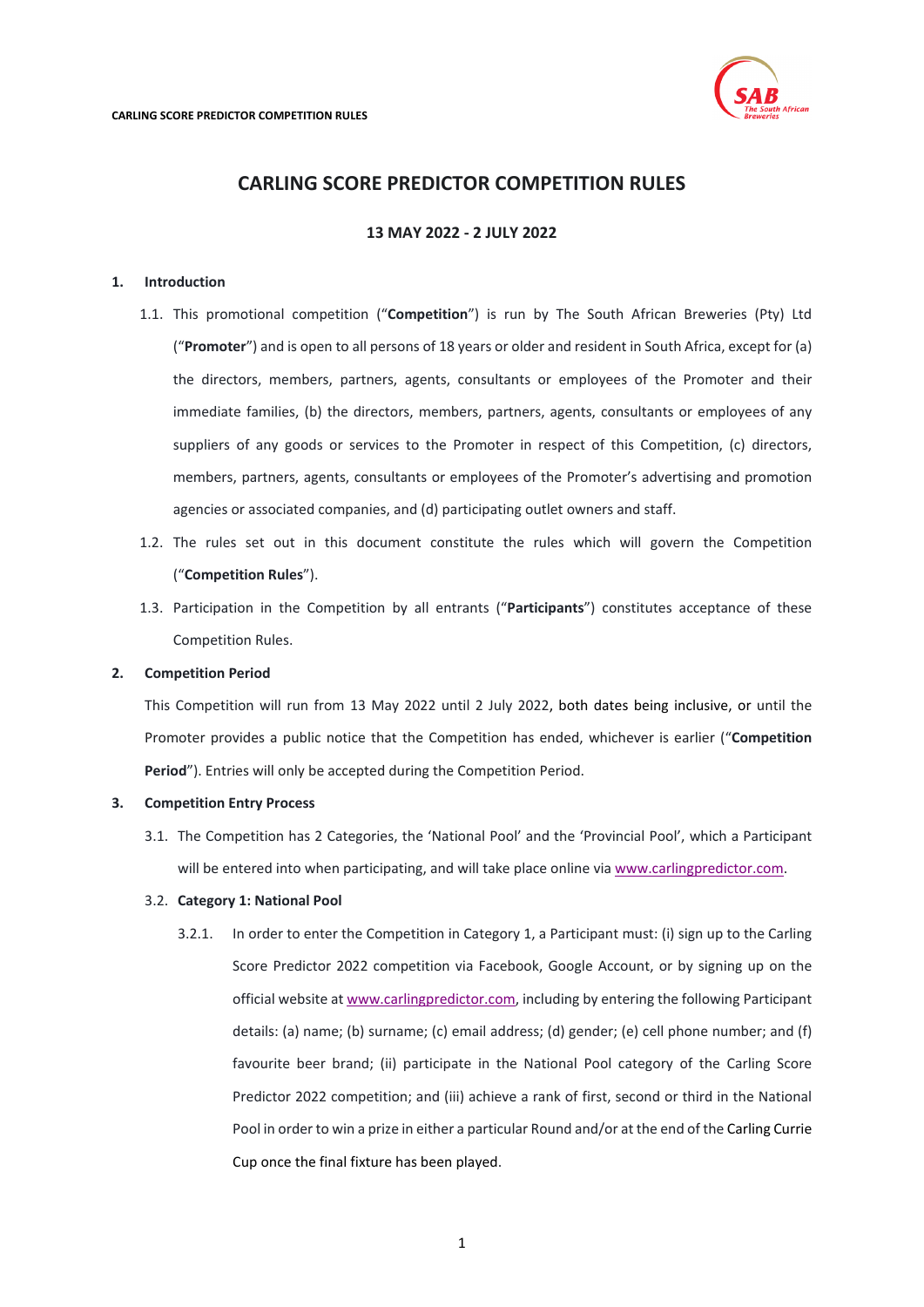

- 3.2.2. Participants will be awarded points for predictions on each fixture that will be played during the Competition Period, depending on the outcome of their prediction as follows:
	- 3.2.2.1. 0 points for guessing the incorrect result;
	- 3.2.2.2. 75 points for guessing the correct result only (i.e., win, loss or draw); or
	- 3.2.2.3. 100 points for guessing the correct result in addition to guessing the correct score margin.
- 3.2.3. The points awarded in accordance with the above, will be calculated at the following intervals:
	- 3.2.3.1. after each "round" of the Carling Currie Cup as identified on the Website and comprised of the listed fixtures for that round ("**Round**");
	- 3.2.3.2. at the end of the Carling Currie Cup once the final fixture has been played;
	- 3.2.3.3. at the end of the Carling Champions Match.
- 3.2.4. Participants in the National Pool will be ranked in a competitive national league of participants who will compete to obtain the most points calculated based on the above. The winners will be selected based on the total number of points accumulated during a given Round and at the end of the Carling Currie Cup once the final fixture has been played.
- 3.2.5. In addition to points awarded in terms of Competition Rul[e 3.2.1](#page-0-0) above, Participants will also be eligible to win additional prizes as set out in Competition Rul[e 4.3](#page-3-0) which are available only during select Rounds. Participants who have ranked first, second or third on: (i) the Round(s) with semi-final fixtures of the Carling Currie Cup; (ii) the Round with the final fixture of the Carling Currie Cup; and/or (iii) the Carling Champions Match fixture, will be eligible to receive these prizes. The Carling Champions Match is a single match spectacle taking place at the end of the Carling Currie Cup season after the close of the Carling Currie Cup ("**Carling Champions Match**").
- 3.2.6. In addition to the points awarded in terms of Competition Rule [3.2.1](#page-0-0) above, Participants will be eligible to win additional cash prizes as set out in Competition Rul[e 4.5.](#page-4-0) Participants who have ranked first, second or third overall in the National Pool at the end of the Carling Currie Cup once the final fixture has been played will be eligible to receive cash prizes.

#### 3.3. **Category 2: Provincial Pool**

3.3.1. In order to enter the Competition in Category 2, a Participant must: (i) sign up to the Carling Score Predictor 2022 competition via Facebook, Google Account, or by signing up on the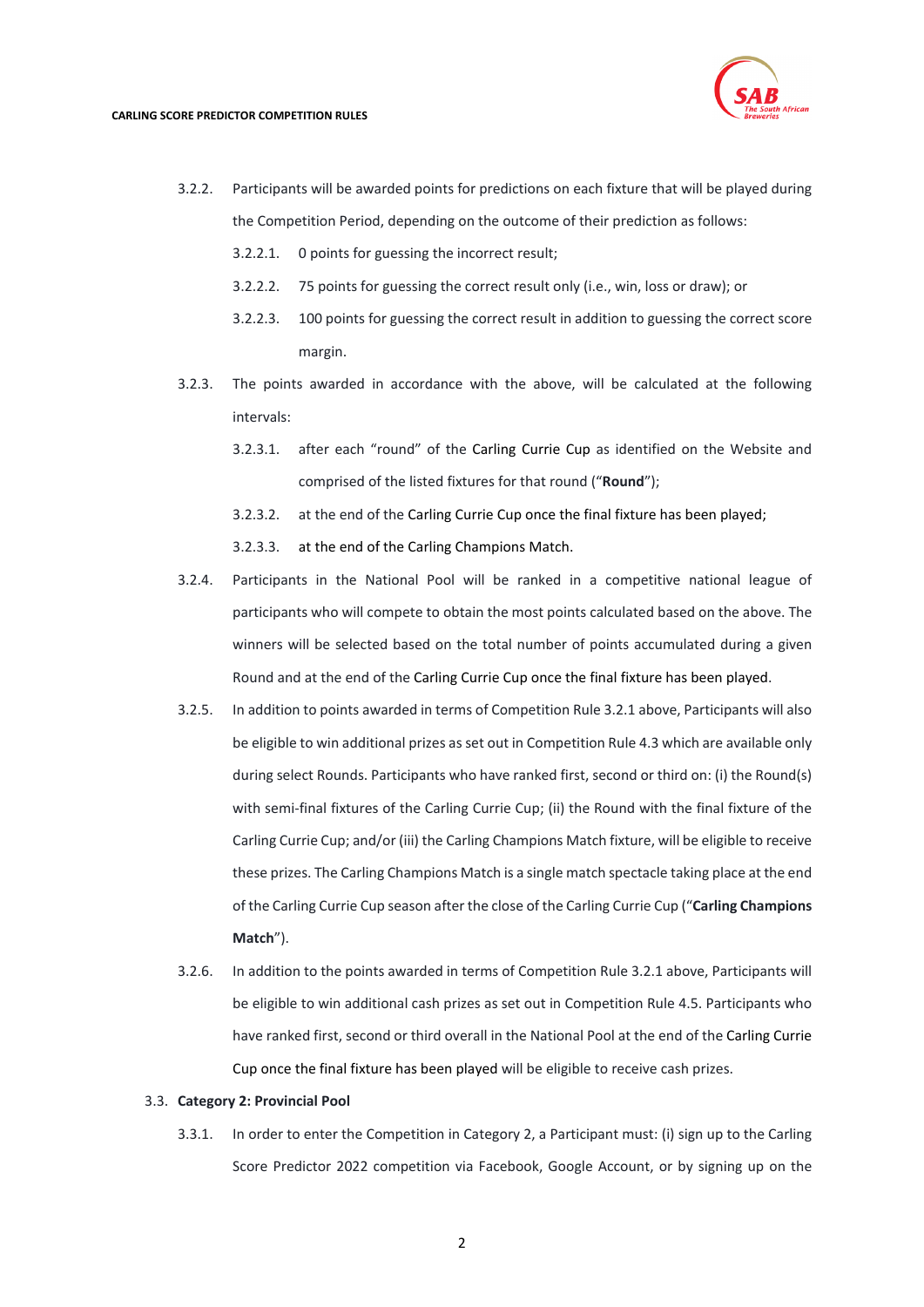

official website a[t www.carlingpredictor.com,](http://www.carlingpredictor.com/) including by entering the following Participant details: (a) name; (b) surname; (c) email address; (d) gender; (e) cell phone number; and (f) favourite beer brand; (ii) participate in the Provincial Pool of the Competition; and (iii) achieve a top 10 rank in the Provincial Pool of the Competition, in order to be eligible to be considered to win a prize in either a particular Round and/or at the end of the Carling Currie Cup once the final fixture has been played.

- 3.3.2. Participants will be awarded the following points depending on the outcome of their prediction as follows:
	- 3.3.2.1. 0 points for guessing the incorrect result;
	- 3.3.2.2. 75 points for guessing the correct result only (i.e., win, loss or draw); and
	- 3.3.2.3. 100 points for guessing the correct result in addition to guessing the correct score margin.
- 3.3.3. The points awarded in accordance with the above, will be calculated at the following intervals:
	- 3.3.3.1. after each Round;
	- 3.3.3.2. at the end of the Carling Currie Cup once the final fixture has been played;
	- 3.3.3.3. at the end of the Carling Champions Match.
- 3.3.4. Participants must enter the Provincial Pool of their choice and be ranked as one of the top 10 participants at the end of each Round of the Carling Currie Cup in order to be considered for a provincial pool prize (as defined below).
- 3.4. Entry is only valid through this medium and in this manner.
- 3.5. A Participant can enter the Competition as many times as he or she wishes but may only win one prize in the Competition per Round.
- 3.6. Participants are liable for their own data and voice charges in respect of the Competition participation as well as any verification process, if applicable.
- 3.7. Entry into the Competition, as well as the availability of a Prize, shall be subject to any regulations issued in terms of Section 27(2) of the Disaster Management Act, 2002 ("**Regulations**").

#### **4. Description of Prizes**

#### 4.1. **National Pool Prizes**

4.1.1. The prizes for this Competition in respect of all winners selected from the National Pool of the Competition are the following ("**National Pool Prize**"):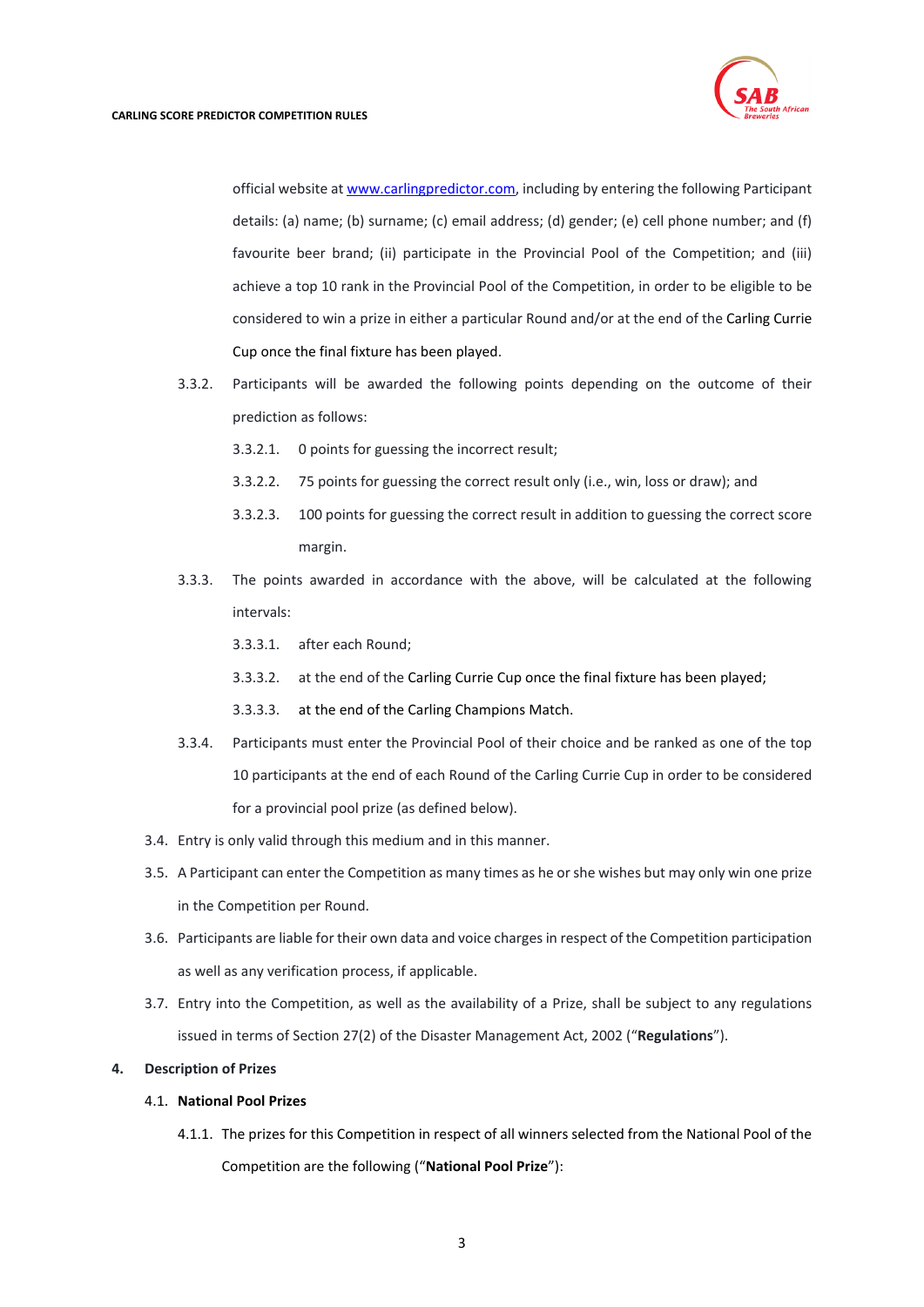

- 4.1.1.1. **1st Prize**: For Participants who have entered the Competition in accordance with Competition Rul[e 3.2.1](#page-0-0) and have been awarded with the highest ranking points in a Round, a Y-code voucher issued each month to redeem a years' supply of Carling Black Label which shall be redeemed at a rate of 1 case of 24 x 500 ml cans of Carling Black Label on or before the  $24<sup>th</sup>$  of every month over a period of 12 months, valued at R3,600. The vouchers must be redeemed within 30 days of the date of issue at any Shoprite Liquor nationwide outlet.
- 4.1.1.2. **2nd Prize**: For Participants who have entered the Competition in accordance with Competition Rule [3.2.1](#page-0-0) and have been awarded with the second highest ranking points in a Round, a Y-code voucher to redeem 1 case of 24 x 500 ml cans of Carling Black Label, valued at R300. The voucher must be redeemed within 30 days of the date of issue at any Shoprite Liquor nationwide outlet.
- 4.1.1.3. **3rd Prize**: For Participants who have entered the Competition in accordance with Competition Rul[e 3.2.1](#page-0-0) and have been awarded with the third highest ranking points in a Round (outside of a Carling Currie Cup semi-final, Carling Currie Cup final or Carling Champions Match fixture), a Y-code voucher to redeem 1 case of 24 x 500 ml cans of Carling Black Label, valued at R300. The voucher must be redeemed within 30 days of the date of issue at any Shoprite Liquor nationwide outlet.

### 4.2. **Provincial Pool Prizes**

4.2.1. The prizes for this Competition in respect of all Participants who: (i) are ranked within the top 10 participants in a Round; and (ii) have been selected by a random draw in accordance with Competition Rul[e 6,](#page-6-0) a Y-code voucher to redeem 1 six pack of 6 x 500ml cans of Carling Black Label, valued at R100. The voucher must be redeemed within 30 days of the date of issue at any Shoprite Liquor nationwide outlet ("**Provincial Pool Prize**")

#### <span id="page-3-0"></span>4.3. **Fixture Prizes**

- 4.3.1. Participants who have ranked first, second and third in the National Pool on 28 May 2022, will win 1 set of double tickets for the winner and a guest to attend and watch a Carling Currie Cup semi-final match live, valued at approximately R200 ("**Semi-Final Fixture Prize**").
- 4.3.2. Participants who have ranked first, second and third in the National Pool on 4 June 2022, will win 1 set of double tickets for the winner and a guest to attend and watch the Carling Currie Cup final match live, valued at approximately R200 ("**Final Fixture Prize**").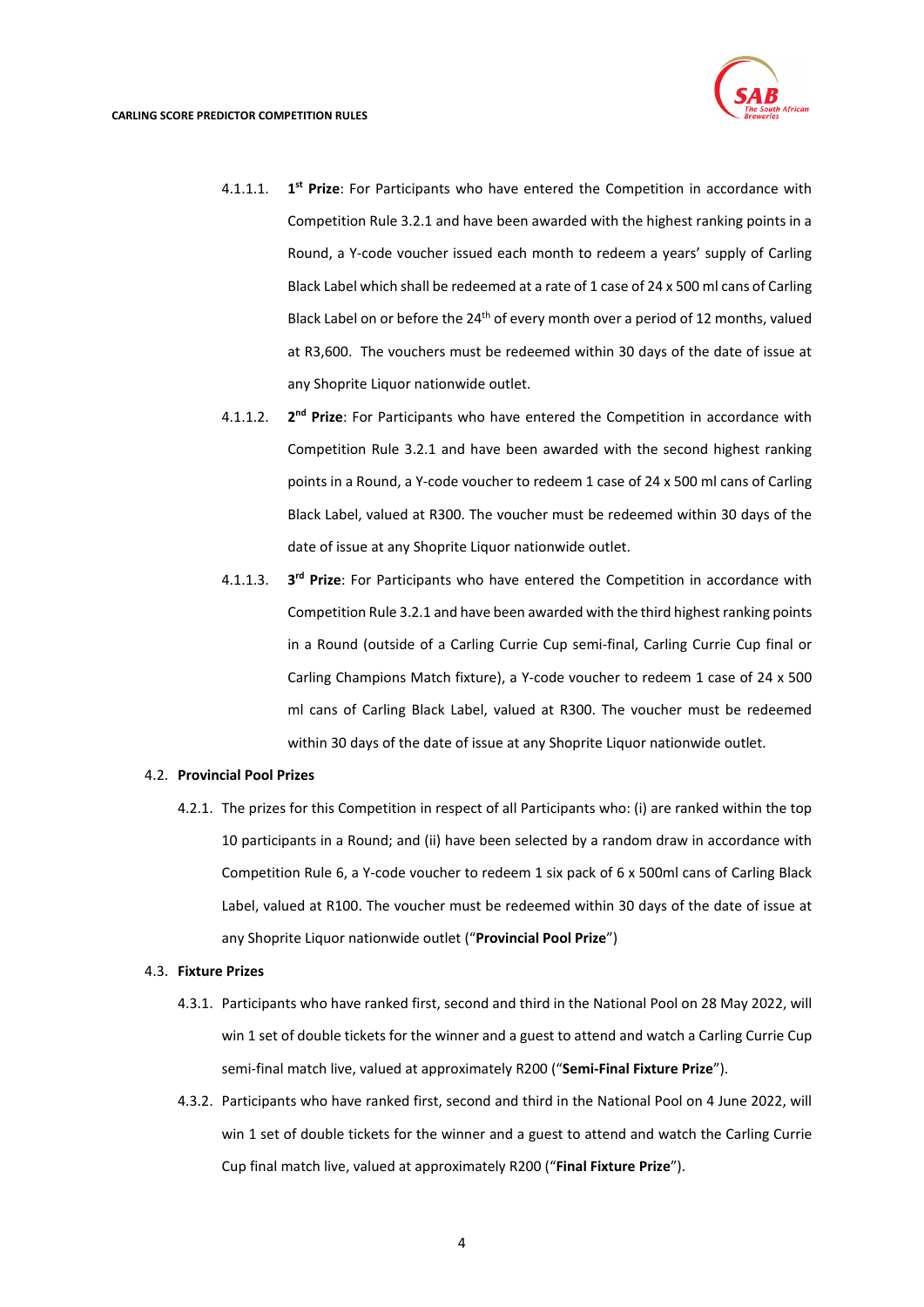

- 4.3.3. Participants who have ranked first, second and third in the National Pool on 11 June 2022, will win 1 set of double tickets for the winner and a guest to attend and watch the Carling Champions Match live, valued at approximately R98 ("**Champions Fixture Prize 1**").
- 4.3.4. Participants who have ranked first, second and third in the National Pool on 18 June 2022, will win 1 set of double tickets for the winner and a guest to attend and watch the Carling Champions Match live, valued at approximately R98 ("**Champions Match Fixture Prize 2**").
- 4.4. The Semi Final Fixture Prize, Final fixture Prize, Champions Match Fixture Prize 1; and Champions Match Fixture Prize 2 shall collectively be referred to as the "**Fixture Prizes**".

## <span id="page-4-0"></span>4.5. **Cash Prizes**

- 4.5.1. For the National Pool during the Competition Period, the Participants which have:
	- 4.5.1.1. ranked first and achieved the highest overall number of points during the Carling Currie Cup, (all Rounds inclusive) will win a cash prize of R5 000 ("**First Overall Cash Prize**");
	- 4.5.1.2. ranked second and achieved the second highest ranking number of points overall during the Carling Currie Cup (all Rounds inclusive), Participants will win a cash prize of R3 000 ("**Second Overall Cash Prize**");
	- 4.5.1.3. ranked third and achieved the third highest ranking number of points in the entire Competition Period (all Rounds inclusive), Participants will win a cash prize of R2 000 ("**Third Overall Cash Prize**");
	- 4.5.1.4. been awarded with the highest-ranking number of points in the Round of the Carling Currie Cup with semi final fixtures, the Participant will win a cash prize of R2 000 ("**Semi Final Cash Prize**");
	- 4.5.1.5. been awarded with the highest-ranking number of points in the Round of the Carling Currie Cup with the final matchday fixture, the Participant will win a cash prize of R5 000 ("**Final Cash Prize**"); and
	- 4.5.1.6. been awarded with the highest-ranking number of points on completion of the Carling Champions Match, the Participants will win a cash prize of R5 000 ("**Carling Champions Match Cash Prize**").
- 4.6. The First Overall Cash Prize, Second Overall Cash Prize, Third Overall Cash Prize, Semi Final Cash Prize, Final Cash Prize and the Carling Champions Match Cash Prize shall collectively be referred to as the "**Cash Prizes**".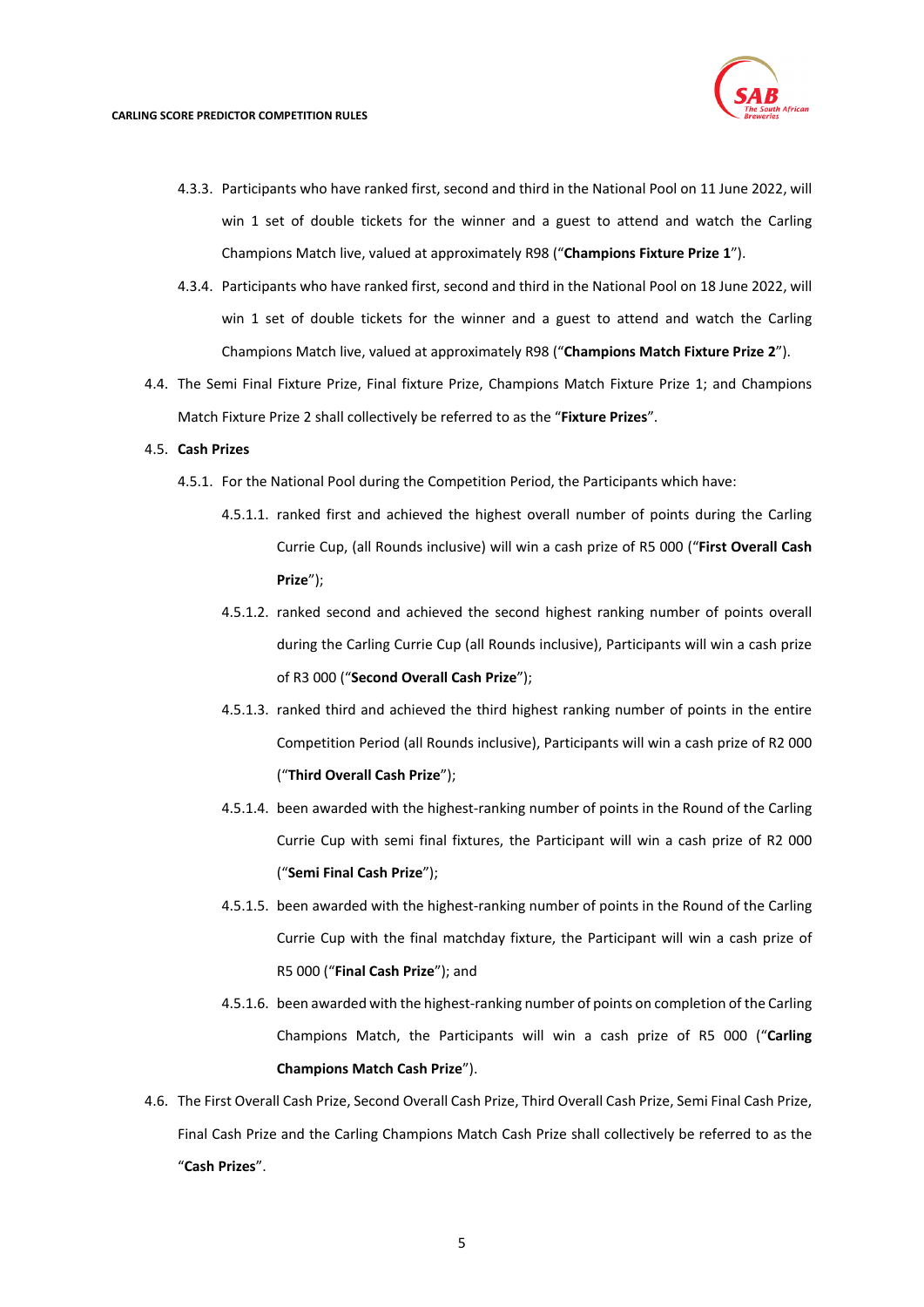- 4.7. In the event that Participants in the National Pool have achieved the same rank and/or the same number of points in any round during the Competition Period, the winner will be selected by a random draw between the Participants with the same rank.
- 4.8. Winners and their guests will be liable for all costs and expenses not expressly specified above to form part of the Fixture Prize, including getting to and from the relevant departure points.
- 4.9. Winners and their guests will be required to strictly observe COVID-19 protocols at all times while attending the Fixture Prize, in compliance with the Regulations.
- 4.10.Winners and their guests will need to be available to attend the Fixture Prize during the relevant dates to be confirmed by the Promoter, failing which, the Promoter reserves the right to select substitute winners if winners are unable to attend the Fixture Prize on the dates specified by the Promoter.
- 4.11.The National Pool Prizes, Provincial Pool Prizes, Fixture Prizes and Cash Prizes and shall collectively be referred to as the "**Prizes**".
- 4.12.There are a total of 96 Prizes available to be won during Competition Period and the Prizes have a total value of approximately R62 800.
- 4.13.The winner is responsible for the cost of travel to the Fixture Prize.
- 4.14.No Prize, in whole or in part, can be transferred to any other person or exchanged for an alternate prize or for its cash value. A winner may not substitute him/herself with any other person.
- 4.15.The Promoter will send the Prize to the winner electronically or in the case of a cash prize, will be sent via electronic funds transfer ("**EFT**").
- <span id="page-5-0"></span>**5. Winner Selection and Notification: National Pool**
	- 5.1. The winners from the National Pool of the Competition will be selected by a panel of judges appointed by the Promoter based on the highest-ranking Participants at first, second and third positions respectively for each applicable prize.
	- 5.2. There will be a total of 3 winners selected by the Promoter during the Competition Period on each of the following dates: (i) 07 May 2022; (ii) 14 May 2022; (iii) 28 May 2022; (iv) 04 June 2022; (v) 11 June 2022; (vi) 18 June 2022; (vii) 01 July 2022; and (viii) 04 July 2022.
	- 5.3. The winners selected in accordance with Competition Rule [5.2](#page-5-0) will be notified on the following dates: (i) 23 May 2022; (ii) 06 June 2022; (iii) 13 June 2022; (iv) 20 June 2022; (v) 30 June 2022; (vi) 15 July 2022; and (vii) 18 July 2022.
	- 5.4. If the Promoter is unable to contact a winner, he/she will be disqualified and a substitute winner may at the discretion of the Promoter be selected, using the same winner selection process.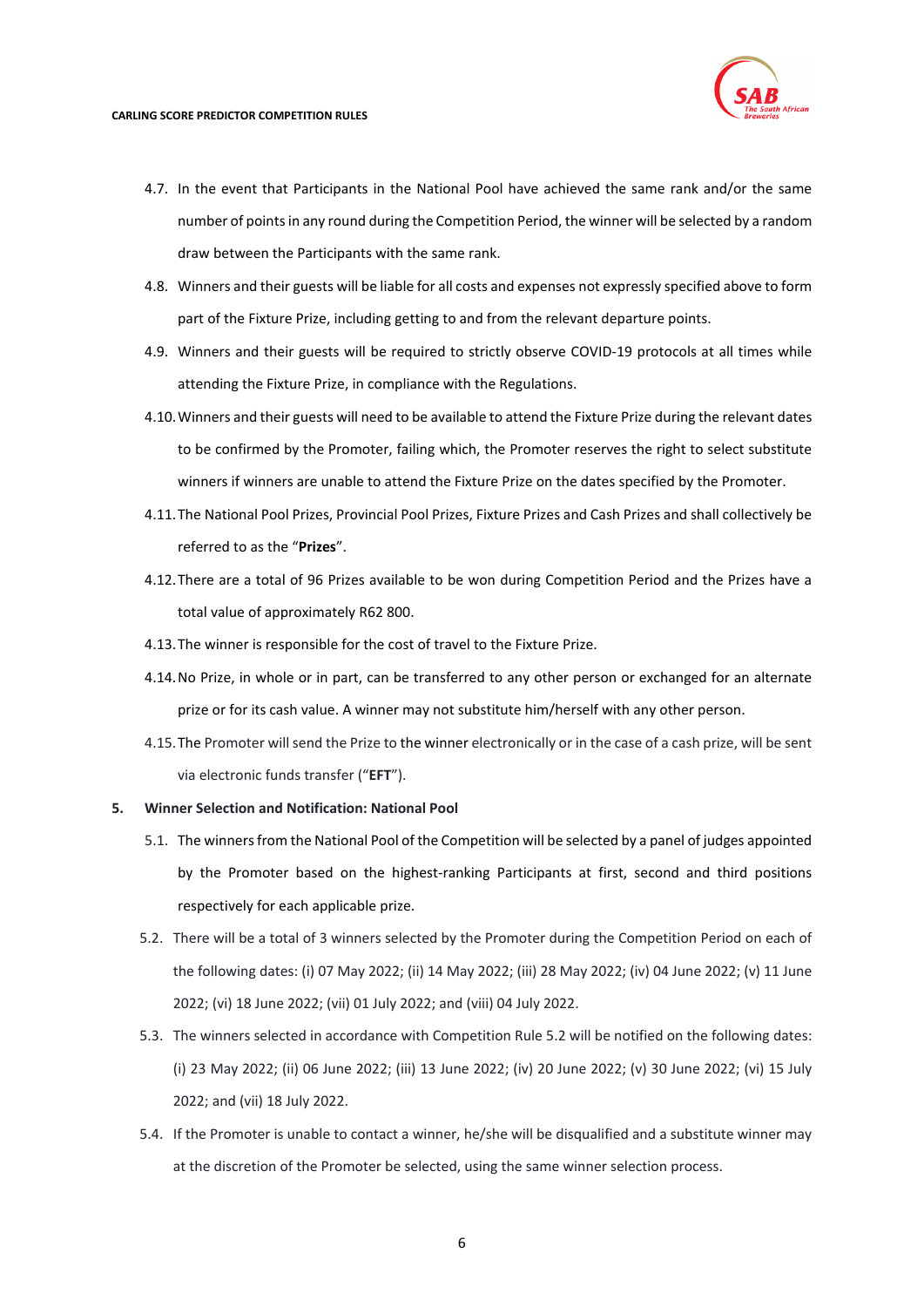

## <span id="page-6-0"></span>**6. Winner Selection and Notification: Provincial Pool**

- 6.1. The winners from the Provincial Pool of the Competition will be selected based on: (i) the top 10 ranked Participants per provincial round; and (ii) by random draw process among the top 10 Participants.
- <span id="page-6-1"></span>6.2. There will be 8 draws in respect of each Round which will take place in accordance with the following schedule: (i) 07 May 2022; (ii) 14 May 2022: (iii) 28 May 2022: (iv) 04 June 2022: (v) 11 June 2022; (vi) 18 June 2022;(vii) 01 July 2022; and (viii) 4 July 2022.
- 6.3. There will be a total of 9 provincial winners selected in each random draw during the Competition Period.
- 6.4. The winners will be notified by the Promoter electronically via email or SMS on or before the following dates in relation to the draw dates in Competition Rule [6.2:](#page-6-1) (i) 12 May 2022; (ii) 19 May 2022; (iii) 02 June 2022; (iv) 09 June 2022; (v) 16 June 2022; (vi) 26 June 2022; and (vii) 11 July 2022.
- 6.5. If the Promoter is unable to contact a winner, he/she will be disqualified and a substitute winner may at the discretion of the Promoter be selected, using the same winner selection process.

## **7. Winner Selection and Notification: Fixture Prizes**

- 7.1. For a Fixture Prize, the winners will be selected by a panel of judges appointed by the Promoter based on the highest-ranking Participants at first, second and third positions respectively for each Fixture Prize in the National Pool.
- <span id="page-6-2"></span>7.2. For a Fixture Prize, there will be a total of 3 winners selected on each of the following dates. (i) 28 May 2022: (ii) 04 June 2022: (iii) 11 June 2022; and (vi) 18 June 2022.
- 7.3. The winners selected in accordance with Competition Rule [7.2](#page-6-2) will be notified on the following dates: (i) 2 June 2022; (ii) 9 June 2022; (iii) 16 June 2022; and (iv) 26 June 2022.
- 7.4. If the Promoter is unable to contact a winner, he/she will be disqualified and a substitute winner may at the discretion of the Promoter be selected, using the same winner selection process.

# **8. Winner Selection and Notification: Cash Prizes**

- 8.1. The winners of the Cash Prizes will be selected by a panel of judges appointed by the Promoter based on the highest-ranking Participants at first, second and third positions respectively for each Cash prize.
- 8.2. For the First Overall Cash Prize, Second Overall Cash Prize and Third Overall Cash Prize, the winners will be selected based on all entries received at the end of the Carling Currie Cup during the Competition Period, at the time of the relevant draw on 4 July 2022.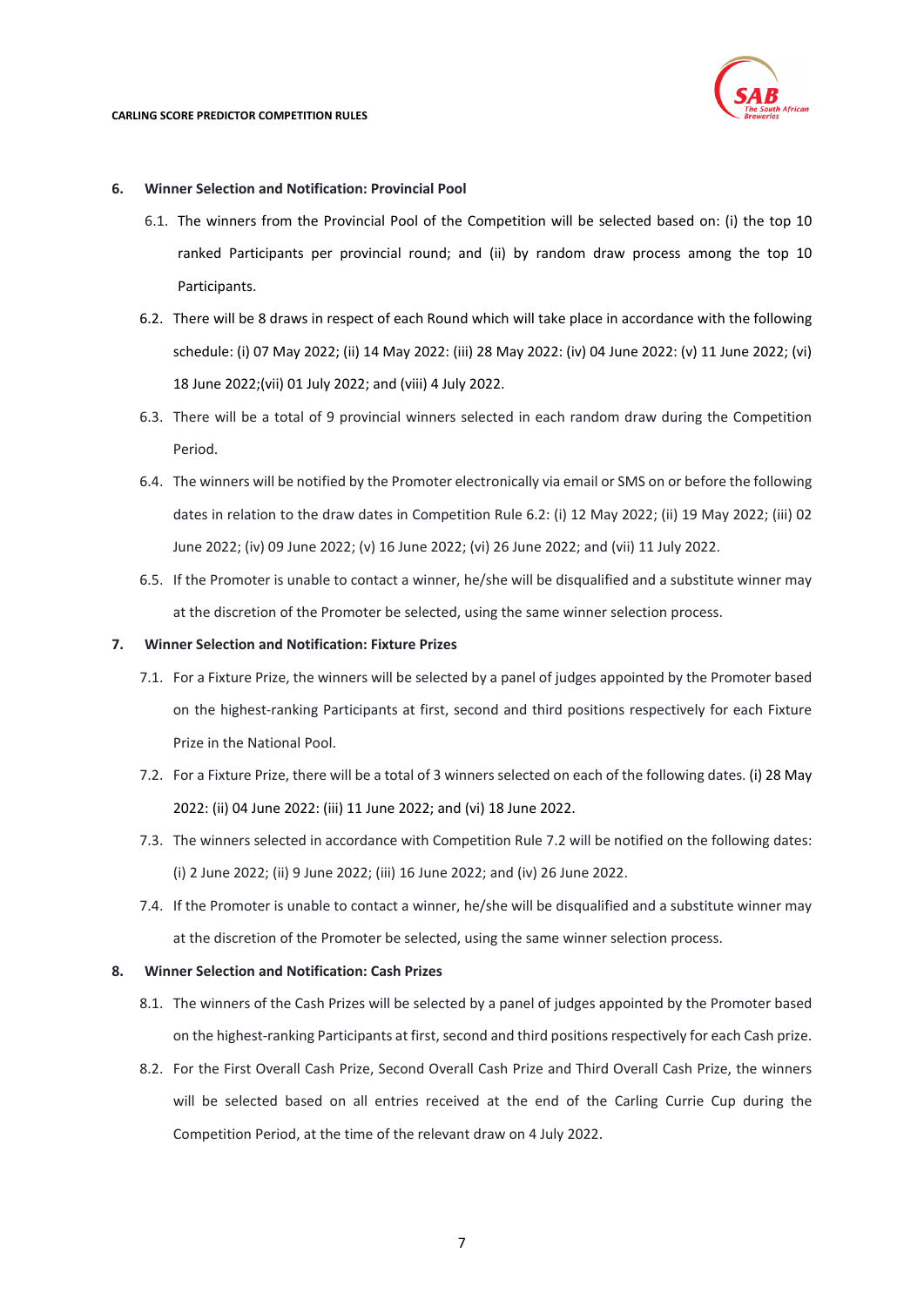

- 8.3. For the Semi Final Cash Prize, Final Cash Prize and the Carling Champions Match Cash Prize, the winners will be selected based on all entries received in the semi-final round, the final fixture round and/or Carling Champions Match round, at the time of the relevant draw.
- 8.4. The winners of Cash Prizes will be selected on the following dates: (i) one selection on 18 June 2022; (ii) one selection on 01 July 2022; and (iii) four selections on 04 July 2022.
- 8.5. There will be a total of 6 Cash Prize winners selected during the Competition Period.
- 8.6. The winners of Cash Prizes will be notified by the Promoter electronically via email or SMS on or before the following dates: (i) 30 June 2022; (ii) 15 July 2022; and (iii) 18 July 2022.
- 8.7. If the Promoter is unable to contact a winner, he/she will be disqualified and a substitute winner may at the discretion of the Promoter be selected, using the same winner selection process.

#### **9. Winner and Guest Verification**

- 9.1. The winners of a Prize and their guest/s (as applicable) that will receive the benefit of the relevant prize must: (i) be over the age of 18 years old; (ii) not be a director, member, partner, agent, consultant or employee of the Promoter and their immediate families; (iii) not be a director, member, partner, agent, consultant or employee of any supplier of any goods or services to the Promoter in respect of this Competition; (vi) not be a director, member, partner, agent, consultant or employee of the Promoter's advertising and promotion agencies, associated companies; (v) not be a participating outlet owner or staff member; and (vi) in relation to the Fixture Prize, be fully vaccinated against Covid-19. The winners and guests may be asked to provide (and if asked, shall provide) confirmation of their vaccinations against Covid-19, which can be obtained at [https://vaccine.certificate.health.gov.za,](https://vaccine.certificate.health.gov.za/) as well as a copy of their identity document/passport/driver's license/proof of residential address in order to receive the applicable prize.
- 9.2. The Promoter reserves the right to conduct the validation and verification process via automated means and/or any other means that the Promoter may deem necessary and by participating in the Competition, all Participants consent to the appropriate validation and verification measures that the Promoter may implement from time to time.
- 9.3. A prize will only be awarded after successful verification of the winner (and applicable guest/s as applicable). A winner will not be awarded any prize if he/she or his/her guest/s do/does not meet the requirements set out in these Competition Rules. Failing successful verification of the winner or his/her guest/s, a substitute winner may be selected at the discretion of the Promoter.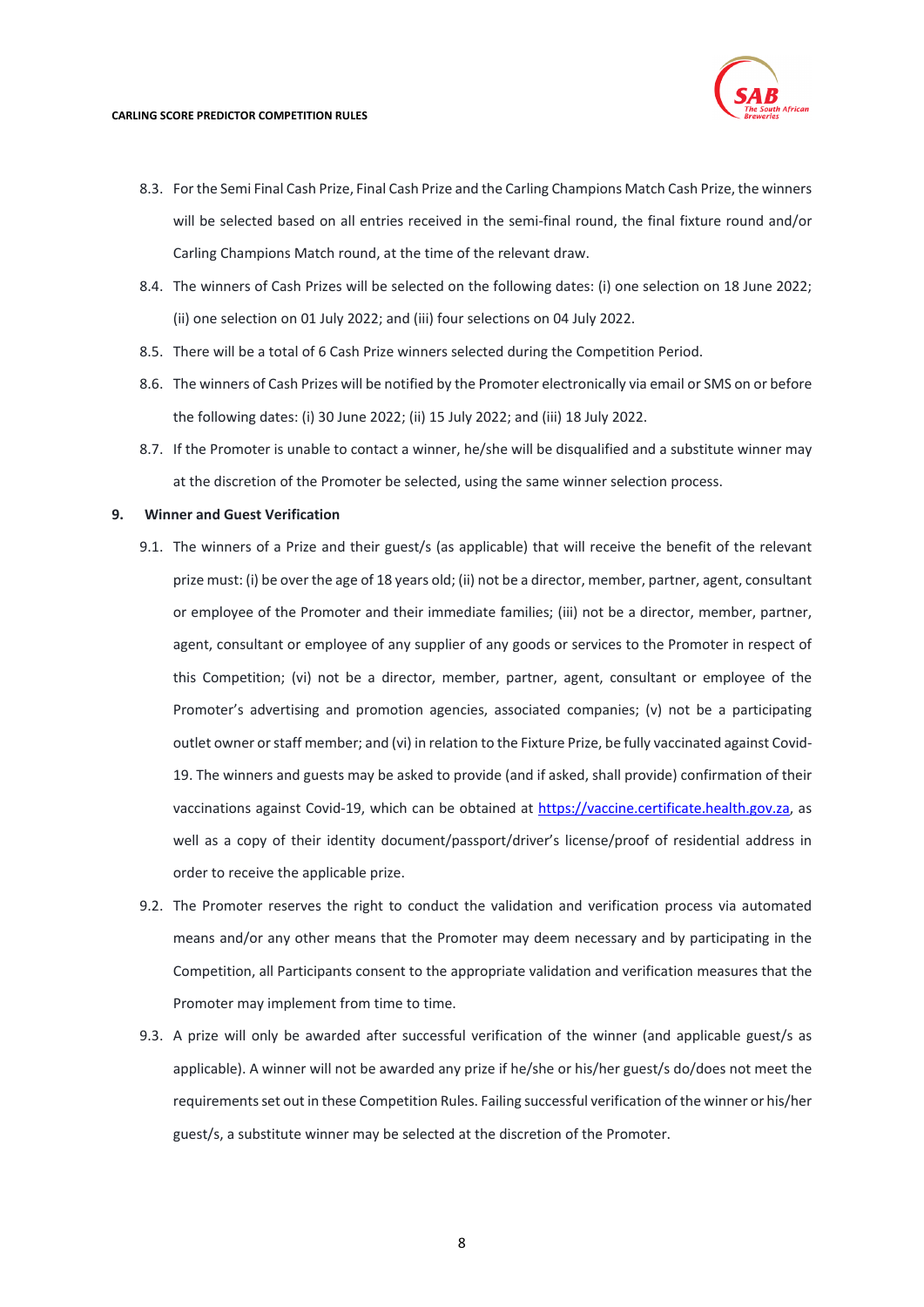

9.4. The Promoter reserves the right to carry out audits in respect of a winner to verify his/her eligibility and/or the validity of the winner's entry. The Promoter may disqualify a winner if any fraud or cheating or related activity is suspected, including without limitation, through the manipulation of entry or otherwise falsifying data. All entries, participants or travel partners determined by the Promoter or their agents to be invalid or ineligible will forfeit all rights to the applicable prize and will not be compensated in any way.

## **10. Prize Forfeiture**

- 10.1.A winner must communicate his/her and each of his/her guest's/guests' (as applicable) full details to the Promoter or its agent as requested by the Promoter or its agent. Failure to do so may result in forfeiture of the relevant prize.
- 10.2. If a winner is unable to attend, receive or utilise (as applicable) the prize then the entire prize shall be forfeited.
- 10.3. Time permitting and subject to the Promoter's approval, where a prize is forfeited a substitute winner may be chosen in the same manner as the original winner was chosen.

#### **11. General**

- 11.1. The winners in the Competition and their guest/s receiving the benefit of a prize (as applicable) will be liable for all costs and expenses not expressly specified in these Competition Rules as being covered as part of the applicable prize. The Promoter will not be responsible for any costs, expenses or other liabilities incurred by a winner and his/her guest/s (as applicable) which are not expressly contemplated as part of a prize.
- 11.2. All Participants must comply with the Regulations and all the Covid-19 laws, protocols, guidelines and restrictions (as applicable to the prizes) ("**Applicable Law**") at all times and any non-compliance with the Regulations or Applicable Laws will result in automatic disqualification. It shall be the sole responsibility of the Participants to observe and comply with any and all restrictions imposed by the Regulations and Applicable Law (if applicable to the prize) from time to time. Each Participant indemnifies and holds harmless the Promoter, its associated companies, and the directors, officers, employees and agents of the Promoter and its associated companies, against any losses or damages arising from a breach of the provisions of the Regulations or Applicable Law by such Participant (and/or the Participant's guest/s in the case of the Participant being a winner of a Fixture Prize) and the Promoter shall not in any manner whatsoever be liable for any transgressions by any Participant or winner's guest/s (as applicable) in this regard.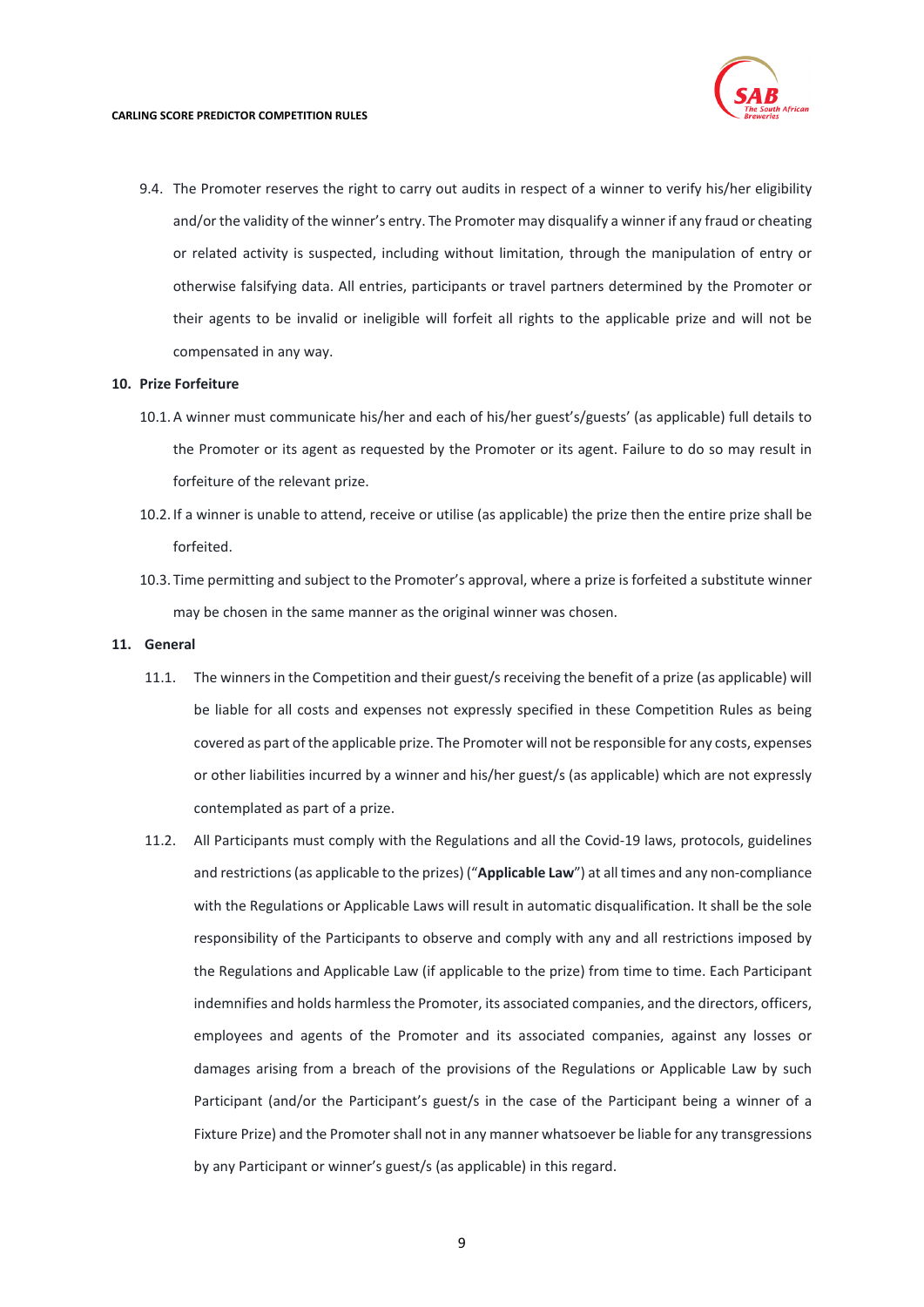

- 11.3. In the event of a dispute, the Promoter's decision is final and binding and no correspondence will be entered into.
- 11.4. The timelines stated by the Promoter or its agent must be adhered to. Failing adherence to any timeline, at any stage, may result in disqualification and forfeiture of a prize in its entirety with no compensation to any party by the Promoter.
- <span id="page-9-0"></span>11.5. Each Participant, by participating in the Competition, acknowledges, agrees and expressly consents to the following:
	- 11.5.1. the Promoter may process the Participant's personal information, including in the form of names, telephone numbers, identity numbers and/or email addresses, during and after the course and scope of the Competition; and
	- 11.5.2. the Promoter may transfer the winning Participant's personal information, including names, telephone numbers, identity numbers and/or email addresses, to the relevant third parties in order to make any required travel, delivery or other arrangements, as may be applicable, during the course and scope of the Competition for utilisation of a prize,

which processing and transfer shall take place in accordance with the provisions of the Protection of Personal Information Act 14 of 2013 ("**POPIA**") and any other applicable law, and for the purpose of giving effect to the Competition.

- 11.6. With the exception of Competition Rule [11.5](#page-9-0) above, the Promoter will not share any personal information with any third party except where such disclosure is necessary to enable the Promoter to provide, deliver or in any other way give effect to these Competition Rules and/or a prize, where such disclosure is permitted by law and/or where consent to sharing personal information is obtained from the Participants by the Promoter. The Promoter will comply with the relevant data protection legislation, including POPIA.
- 11.7. A Participant may, by submitting a request to the following link: [https://www.sab.co.za/content/data-subject-request-0,](https://www.sab.co.za/content/data-subject-request-0) request the Promoter to:
	- 11.7.1. correct or delete personal information about the Participant in its possession or under its control that is inaccurate, irrelevant, excessive, out of date, incomplete, misleading or obtained unlawfully; or
	- 11.7.2. destroy or delete a record of personal information about the Participant that the Promoter is no longer authorised to retain.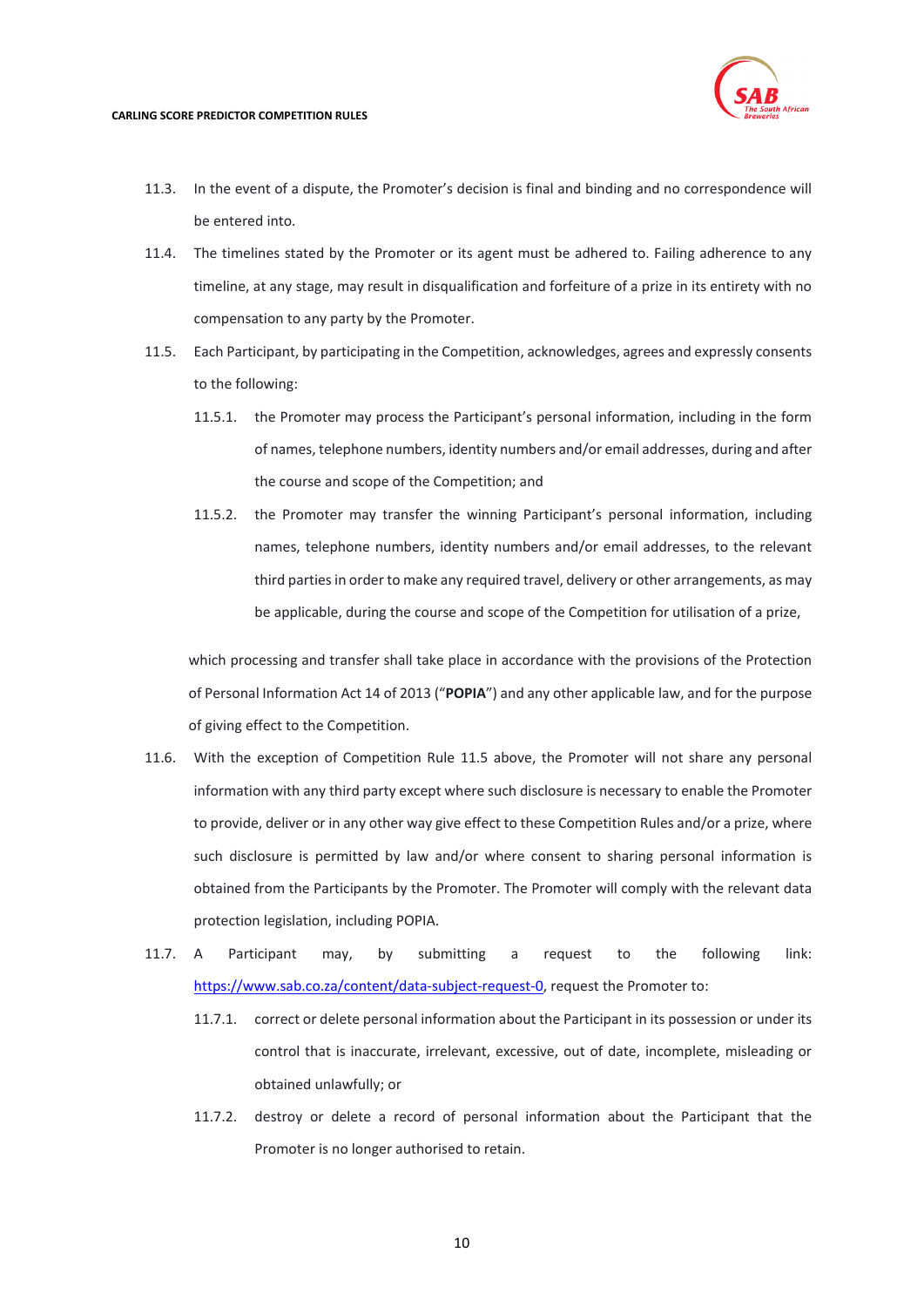

- 11.8. The Promoter may make media announcements or publish the names and/or photographs of the winners without remuneration being made payable to the winners, provided that any such person may expressly elect to decline this by written communication to the Promoter.
- 11.9. Should a prize not be available despite the Promoter's reasonable endeavours to procure the prize, the Promoter reserves the right to substitute the prize with another of equal value as determined in the Promoter's sole discretion and subject to availability. No person will be compensated in any way in this instance by the Promoter.
- 11.10. These Competition Rules may be amended by the Promoter on public notice at any time during the Competition Period or thereafter. These Competition Rules will be interpreted by the Promoter only.
- 11.11. The Promoter reserves the right to alter, amend or cancel this Competition in whole or in part. Any alterations, amendments or cancellations will be interpreted by the Promoter only. In the event of an alteration, amendment and/or cancellation the Promoter will not compensate any individual for any reason whatsoever.
- 11.12. **All Participants and winners indemnify and hold harmless the Promoter, its associated companies, and the directors, officers, employees and agents of the Promoter and its associated companies, against any and all claims for any loss or damages, whether direct, indirect, consequential or otherwise, arising from any cause whatsoever connected to or arising out of their participation in any way in this Competition or their receipt, participation, ownership and/or use of a prize. This indemnity is not intended to exclude any liability for any person which cannot be excluded under the Consumer Protection Act 68 of 2008.**
- 11.13. The Promoter shall not be responsible for any lost, damaged, corrupted, delayed, incorrect or incomplete entries for any reason whatsoever. Proof of sending an entry will not be accepted as proof of receipt of such entry. The Promoters shall not be responsible for the failure of any technical element relating to this Competition that may result in an entry not being successfully submitted. The Promoter is not responsible for lost, damaged or delayed entries as a result of any network, computer or cell phone hardware or software failure of any kind. No applications from agents, third parties, organised groups or applications automatically generated by computer will be accepted. Entries will only be accepted if they comply with all entry instructions. Any form of network or systems manipulation including but not limited to Botnets, Sim Farms, Trojans, SMS malware may not be used when entering the Competition.